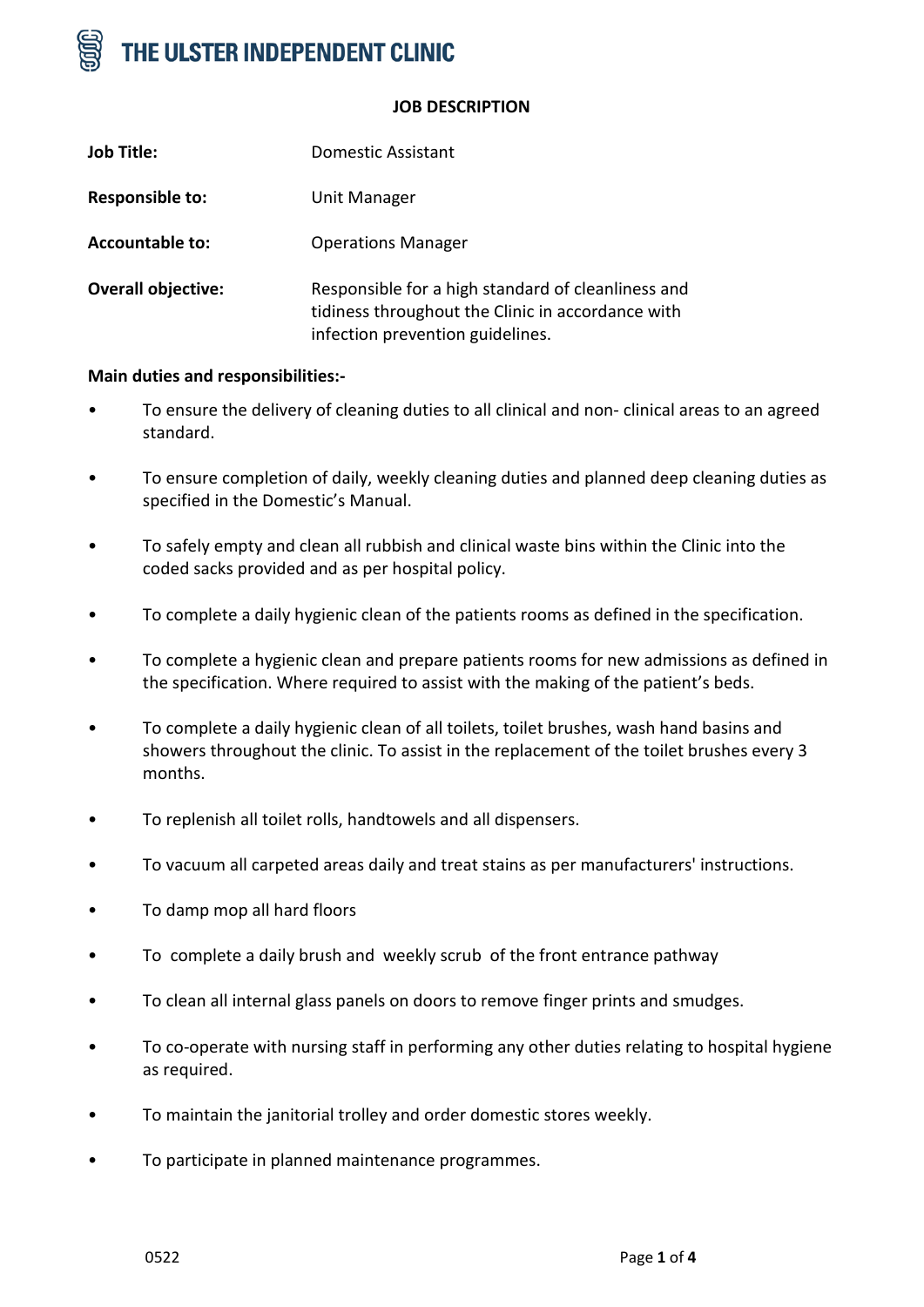# THE ULSTER INDEPENDENT CLINIC

- To ensure that all equipment used in the delivery of duties is cleaned regularly and maintained in a safe manner.
- To report any maintenance or Health and Safety issues to the person in charge.
- To ensure that any complaints are promptly dealt with and action taken to prevent reoccurrence.
- To complete the cleaning of the RMO's accommodation to include changing of the bed linen and removal of waste

# **General Duties**

- Ensures all written documentation is maintained in accordance with Clinic guidelines.
- To assist with the introduction of new staff under the guidance and advice of the Operations Manager.
- Co-operates with the off duty scheduling.
- Attends and participates in staff meetings.
- Reads, understands and adheres to all Ulster Independent Clinic policies and procedures.
- Complies with the Ulster Independent Equal Opportunities Policy at all times.
- Attends all mandatory in-service training and lectures and other other training as deemed necessary for the role.
- Actively participates and contributes to the continuous improvement and future needs of the Department.
- Carries out all duties & responsibilities in accordance with Health & Safety policies and statutory regulations.
- Co-operate with and communicate effectively with all users of service, being courteous and respectful at all times.
- Participate in annual performance review and maintain own personal development file.
- Is responsible for own professional development and maintenance of knowledge and skills according to professional guidelines (where relevant).

*The above is not an exhaustive list of duties and should be regarded as providing guidelines in which the individual works. This job description is subject to review in light of changing circumstances and operational requirements.*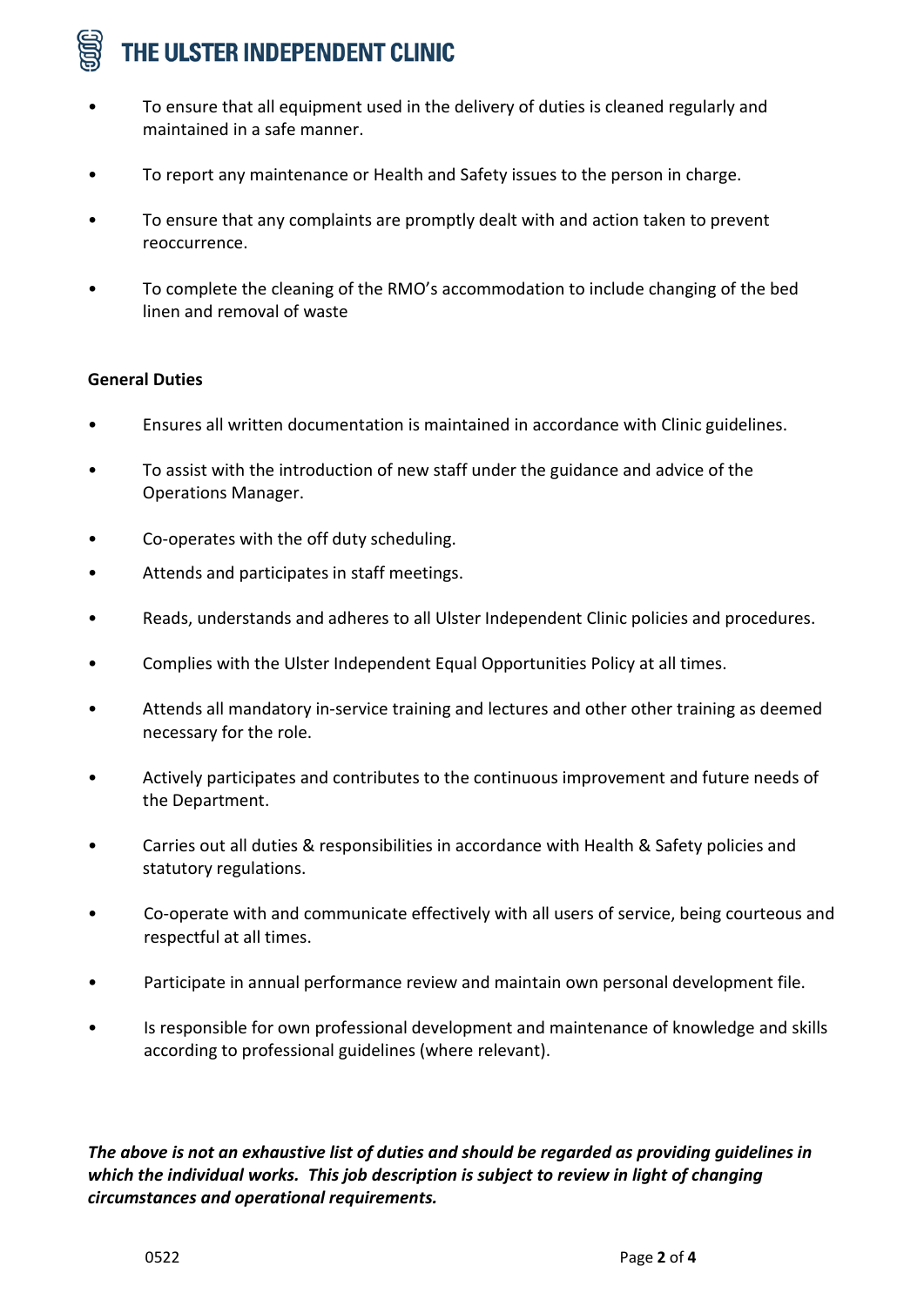

| <b>CATEGORY</b>                     | <b>ESSENTIAL</b>                                                                                                                                                                                                                                                                                                                                                                                                     | <b>DESIRABLE</b>                                                                                 |
|-------------------------------------|----------------------------------------------------------------------------------------------------------------------------------------------------------------------------------------------------------------------------------------------------------------------------------------------------------------------------------------------------------------------------------------------------------------------|--------------------------------------------------------------------------------------------------|
| Knowledge and<br><b>Experience</b>  | Experience cleaning in a<br>workplace environment.<br>An understanding of the<br>importance of health and safety<br>and infection control.                                                                                                                                                                                                                                                                           | Experience as a Cleaner,<br>Domestic Assistant or<br>Housekeeper in a healthcare<br>environment. |
| Education/                          | Basic literacy and numeracy                                                                                                                                                                                                                                                                                                                                                                                          | <b>GCSE English Language and</b>                                                                 |
| Qualifications /<br><b>Training</b> | skills, both verbal and written.                                                                                                                                                                                                                                                                                                                                                                                     | Mathematics at Grades A to C (or<br>equivalent).                                                 |
| <b>Other</b>                        | The post holder will be required<br>to be flexible in their working<br>pattern to meet service needs.<br>Satisfactory completion of the<br>following checks:<br>References<br>**Evidence of right to live<br>and work in UK<br>Health screening<br>$\bullet$<br><b>Qualification checks</b><br>$\bullet$<br>Satisfactory *ACCESSNI<br>clearance.<br>Understanding of the need for<br>discretion and confidentiality. |                                                                                                  |

# **Personnel Specification**

## **Competencies:**

- Ability to work as part of a team and with minimal supervision
- Effective communication and interpersonal skills
- Ability to plan, prioritise and take responsibility for own workload.
- Patient focused
- Attention to detail
- The ability to follow instructions and procedures
- Flexible and adaptable to changing circumstances